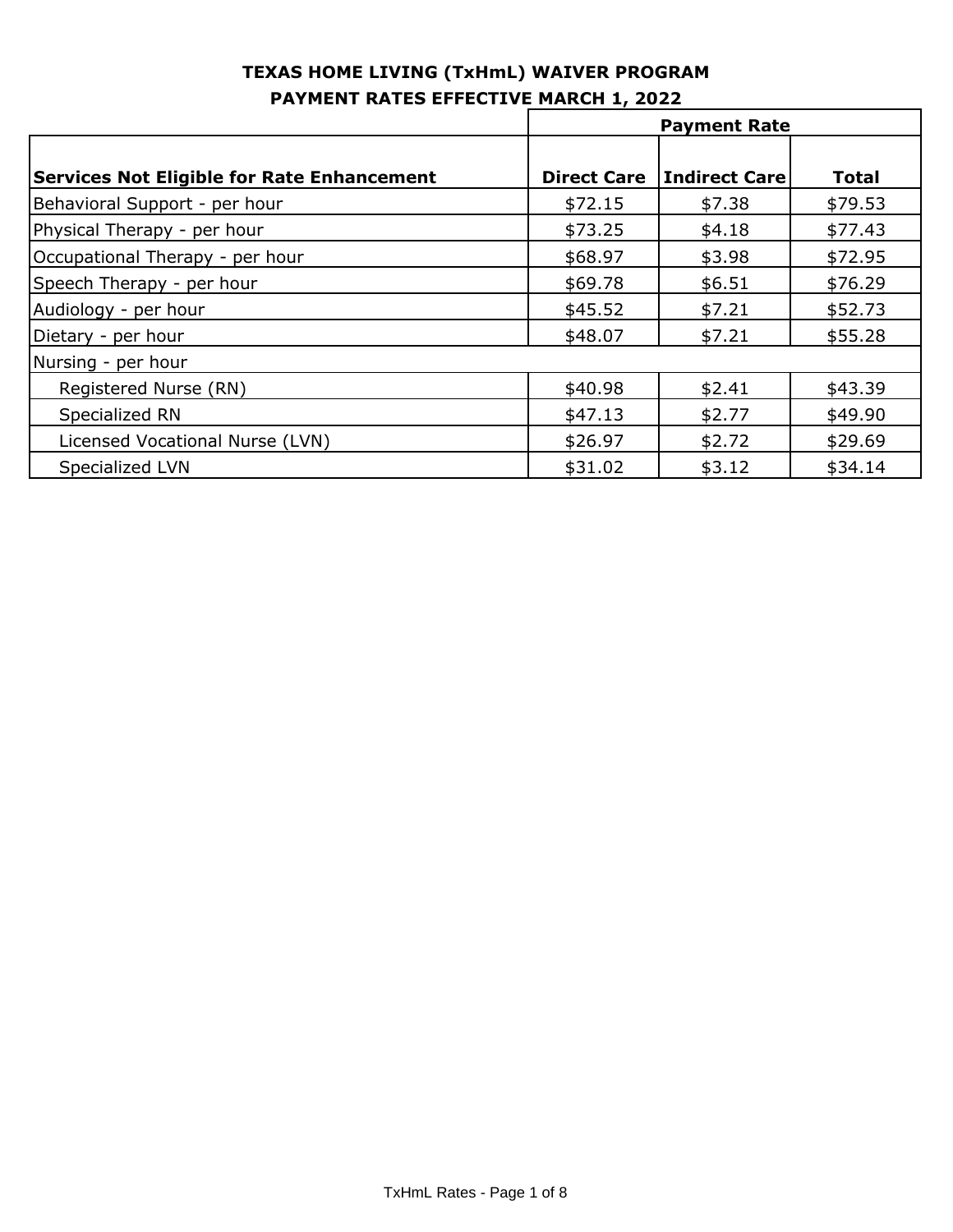| <b>Requisition Fees</b>                    | <b>Payment Rate</b> |
|--------------------------------------------|---------------------|
| Adaptive Aids, Medical Supplies and Dental |                     |
| <b>Under \$500</b>                         | 10% of cost         |
| \$500 to \$999.99                          | \$54.03             |
| \$1,000 to \$1,499.99                      | \$92.85             |
| \$1,500 to \$1,999.99                      | \$105.66            |
| \$2,000 to \$2,499.99                      | \$118.86            |
| \$2,500 to \$2,999.99                      | \$134.21            |
| \$3,000 to \$3,499.99                      | \$140.81            |
| \$3,500 to \$3,999.99                      | \$147.02            |
| \$4,000 to \$4,499.99                      | \$153.62            |
| \$4,500 to \$4,999.99                      | \$160.22            |
| \$5,000 and over                           | \$168.96            |
| Minor Home Modifications                   |                     |
| under \$500                                | 10% of cost         |
| \$500 to \$999.99                          | \$80.04             |
| \$1,000 to \$1,499.99                      | \$118.86            |
| \$1,500 to \$1,999.99                      | \$131.67            |
| \$2,000 to \$2,499.99                      | \$163.89            |
| \$2,500 to \$2,999.99                      | \$196.50            |
| \$3,000 to \$3,499.99                      | \$227.19            |
| \$3,500 to \$3,999.99                      | \$258.27            |
| \$4,000 to \$4,499.99                      | \$284.28            |
| \$4,500 to \$4,999.99                      | \$309.90            |
| \$5,000 to \$5,499.99                      | \$335.91            |
| $\overline{$5,500}$ to \$5,999.99          | \$361.92            |
| \$6,000 to \$6,499.99                      | \$395.15            |
| \$6,500 and over                           | \$428.76            |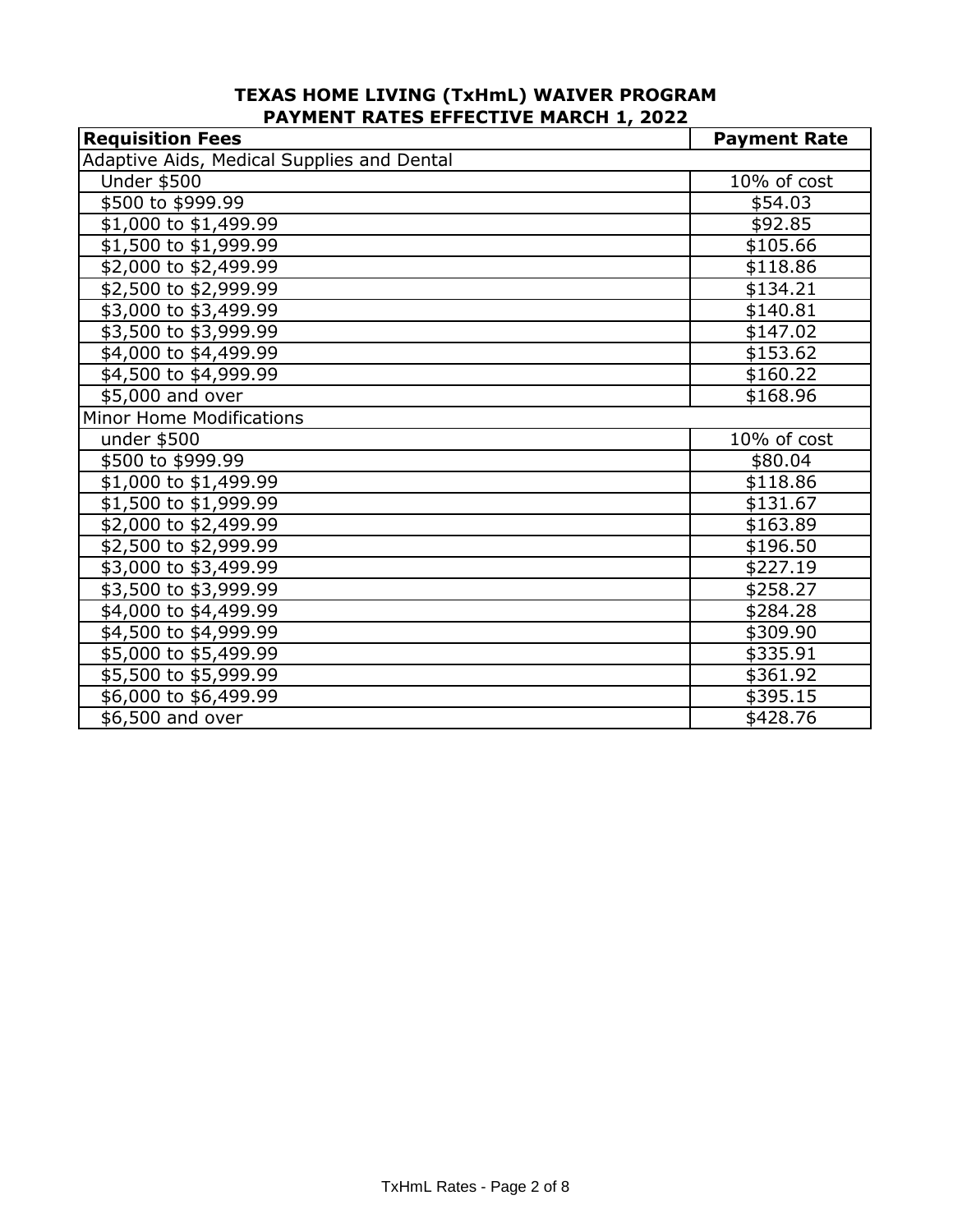|                                               | <b>Payment Rate</b>              |                             |                      |                              |
|-----------------------------------------------|----------------------------------|-----------------------------|----------------------|------------------------------|
| <b>Services Eligible for Rate Enhancement</b> | <b>Attendant</b><br>Compensation | <b>Other Direct</b><br>Care | <b>Indirect Care</b> | <b>Total Payment</b><br>Rate |
| Day Habilitation* - per day                   |                                  |                             |                      |                              |
| Day Habilitation - Base Rate                  | \$10.61                          | \$2.37                      | \$15.43              | \$28.41                      |
| Day Habilitation - Participant Level 1        | \$10.66                          | \$2.37                      | \$15.43              | \$28.46                      |
| Day Habilitation - Participant Level 2        | \$10.71                          | \$2.37                      | \$15.43              | \$28.51                      |
| Day Habilitation - Participant Level 3        | \$10.76                          | \$2.37                      | \$15.43              | \$28.56                      |
| Day Habilitation - Participant Level 4        | \$10.81                          | \$2.37                      | \$15.43              | \$28.61                      |
| Day Habilitation - Participant Level 5        | \$10.86                          | \$2.37                      | \$15.43              | \$28.66                      |
| Day Habilitation - Participant Level 6        | \$10.91                          | \$2.37                      | \$15.43              | \$28.71                      |
| Day Habilitation - Participant Level 7        | \$10.96                          | \$2.37                      | \$15.43              | \$28.76                      |
| Day Habilitation - Participant Level 8        | \$11.01                          | \$2.37                      | \$15.43              | \$28.81                      |
| Day Habilitation - Participant Level 9        | \$11.06                          | \$2.37                      | \$15.43              | \$28.86                      |
| Day Habilitation - Participant Level 10       | \$11.11                          | \$2.37                      | \$15.43              | \$28.91                      |
| Day Habilitation - Participant Level 11       | \$11.16                          | \$2.37                      | \$15.43              | \$28.96                      |
| Day Habilitation - Participant Level 12       | \$11.21                          | \$2.37                      | \$15.43              | \$29.01                      |
| Day Habilitation - Participant Level 13       | \$11.26                          | \$2.37                      | \$15.43              | \$29.06                      |
| Day Habilitation - Participant Level 14       | \$11.31                          | \$2.37                      | \$15.43              | \$29.11                      |
| Day Habilitation - Participant Level 15       | \$11.36                          | \$2.37                      | \$15.43              | \$29.16                      |
| Day Habilitation - Participant Level 16       | \$11.41                          | \$2.37                      | \$15.43              | \$29.21                      |
| Day Habilitation - Participant Level 17       | \$11.46                          | \$2.37                      | \$15.43              | \$29.26                      |
| Day Habilitation - Participant Level 18       | \$11.51                          | \$2.37                      | \$15.43              | \$29.31                      |
| Day Habilitation - Participant Level 19       | \$11.56                          | \$2.37                      | \$15.43              | \$29.36                      |
| Day Habilitation - Participant Level 20       | \$11.61                          | \$2.37                      | \$15.43              | \$29.41                      |
| Day Habilitation - Participant Level 21       | \$11.66                          | \$2.37                      | \$15.43              | \$29.46                      |
| Day Habilitation - Participant Level 22       | \$11.71                          | \$2.37                      | \$15.43              | \$29.51                      |
| Day Habilitation - Participant Level 23       | \$11.76                          | \$2.37                      | \$15.43              | \$29.56                      |
| Day Habilitation - Participant Level 24       | \$11.81                          | \$2.37                      | \$15.43              | \$29.61                      |
| Day Habilitation - Participant Level 25       | \$11.86                          | \$2.37                      | \$15.43              | \$29.66                      |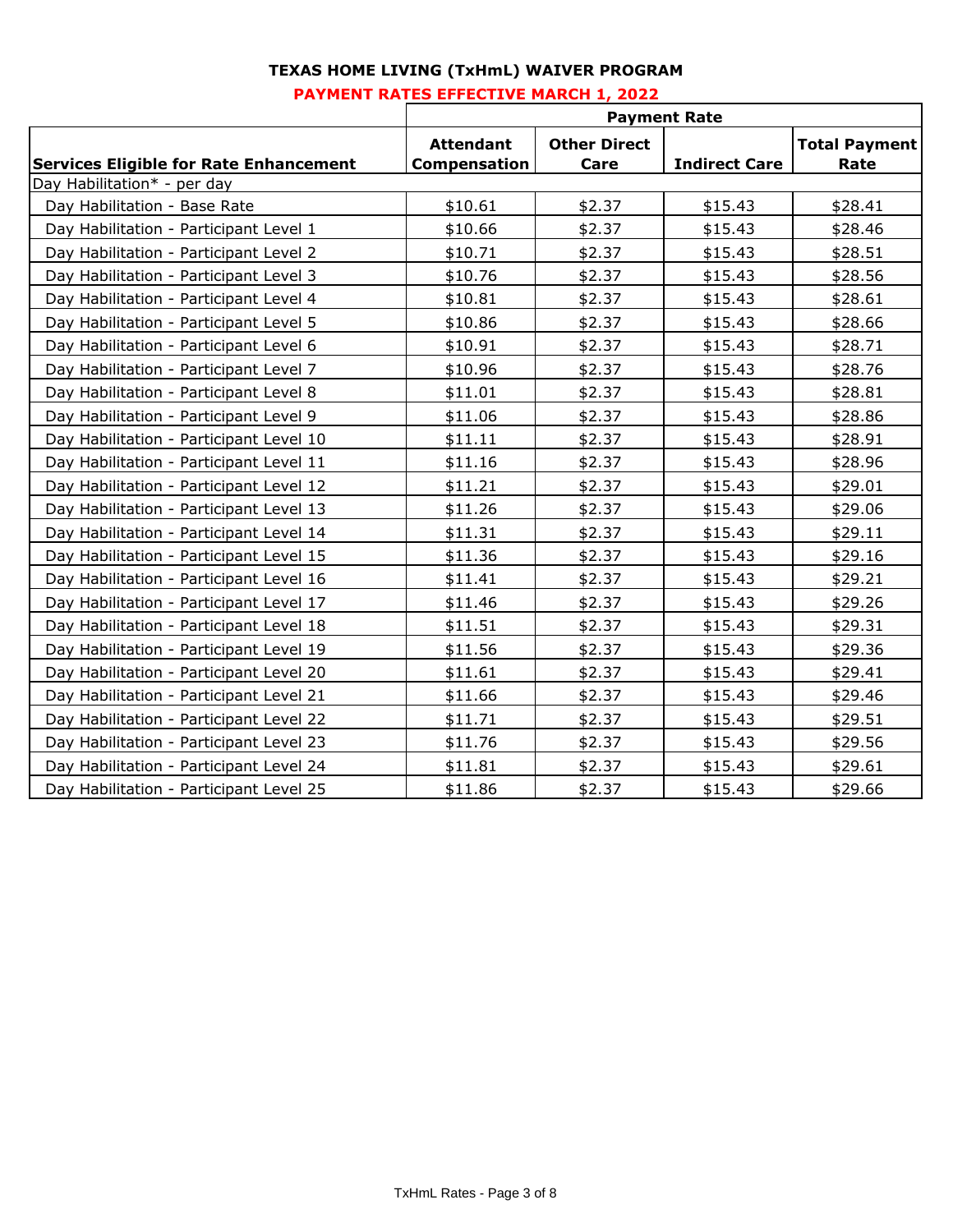|                                                                                                                                                | <b>Payment Rate</b>                     |                             |                              |
|------------------------------------------------------------------------------------------------------------------------------------------------|-----------------------------------------|-----------------------------|------------------------------|
| <b>Services Eligible for Rate Enhancement</b>                                                                                                  | <b>Attendant</b><br><b>Compensation</b> | <b>Other Direct</b><br>Care | <b>Total Payment</b><br>Rate |
| Community First Choice Personal Assistance Services and Habilitation (CFC PAS/HAB) and Community<br>Support Services Transportation - per hour |                                         |                             |                              |
| Community Support Services - per hour                                                                                                          |                                         |                             |                              |
| Community Support Services - Base Rate                                                                                                         | \$14.52                                 | \$3.21                      | \$17.73                      |
| Community Support Services - Participant Level 1                                                                                               | \$14.57                                 | \$3.21                      | \$17.78                      |
| Community Support Services - Participant Level 2                                                                                               | \$14.62                                 | \$3.21                      | \$17.83                      |
| Community Support Services - Participant Level 3                                                                                               | \$14.67                                 | \$3.21                      | \$17.88                      |
| Community Support Services - Participant Level 4                                                                                               | \$14.72                                 | \$3.21                      | \$17.93                      |
| Community Support Services - Participant Level 5                                                                                               | \$14.77                                 | \$3.21                      | \$17.98                      |
| Community Support Services - Participant Level 6                                                                                               | \$14.82                                 | \$3.21                      | \$18.03                      |
| Community Support Services - Participant Level 7                                                                                               | \$14.87                                 | \$3.21                      | \$18.08                      |
| Community Support Services - Participant Level 8                                                                                               | \$14.92                                 | \$3.21                      | \$18.13                      |
| Community Support Services - Participant Level 9                                                                                               | \$14.97                                 | \$3.21                      | \$18.18                      |
| Community Support Services - Participant Level 10                                                                                              | \$15.02                                 | \$3.21                      | \$18.23                      |
| Community Support Services - Participant Level 11                                                                                              | \$15.07                                 | \$3.21                      | \$18.28                      |
| Community Support Services - Participant Level 12                                                                                              | \$15.12                                 | \$3.21                      | \$18.33                      |
| Community Support Services - Participant Level 13                                                                                              | \$15.17                                 | \$3.21                      | \$18.38                      |
| Community Support Services - Participant Level 14                                                                                              | \$15.22                                 | \$3.21                      | \$18.43                      |
| Community Support Services - Participant Level 15                                                                                              | \$15.27                                 | \$3.21                      | \$18.48                      |
| Community Support Services - Participant Level 16                                                                                              | \$15.32                                 | \$3.21                      | \$18.53                      |
| Community Support Services - Participant Level 17                                                                                              | \$15.37                                 | \$3.21                      | \$18.58                      |
| Community Support Services - Participant Level 18                                                                                              | \$15.42                                 | \$3.21                      | \$18.63                      |
| Community Support Services - Participant Level 19                                                                                              | \$15.47                                 | \$3.21                      | \$18.68                      |
| Community Support Services - Participant Level 20                                                                                              | \$15.52                                 | \$3.21                      | \$18.73                      |
| Community Support Services - Participant Level 21                                                                                              | \$15.57                                 | \$3.21                      | \$18.78                      |
| Community Support Services - Participant Level 22                                                                                              | \$15.62                                 | \$3.21                      | \$18.83                      |
| Community Support Services - Participant Level 23                                                                                              | \$15.67                                 | \$3.21                      | \$18.88                      |
| Community Support Services - Participant Level 24                                                                                              | \$15.72                                 | \$3.21                      | \$18.93                      |
| Community Support Services - Participant Level 25                                                                                              | \$15.77                                 | \$3.21                      | \$18.98                      |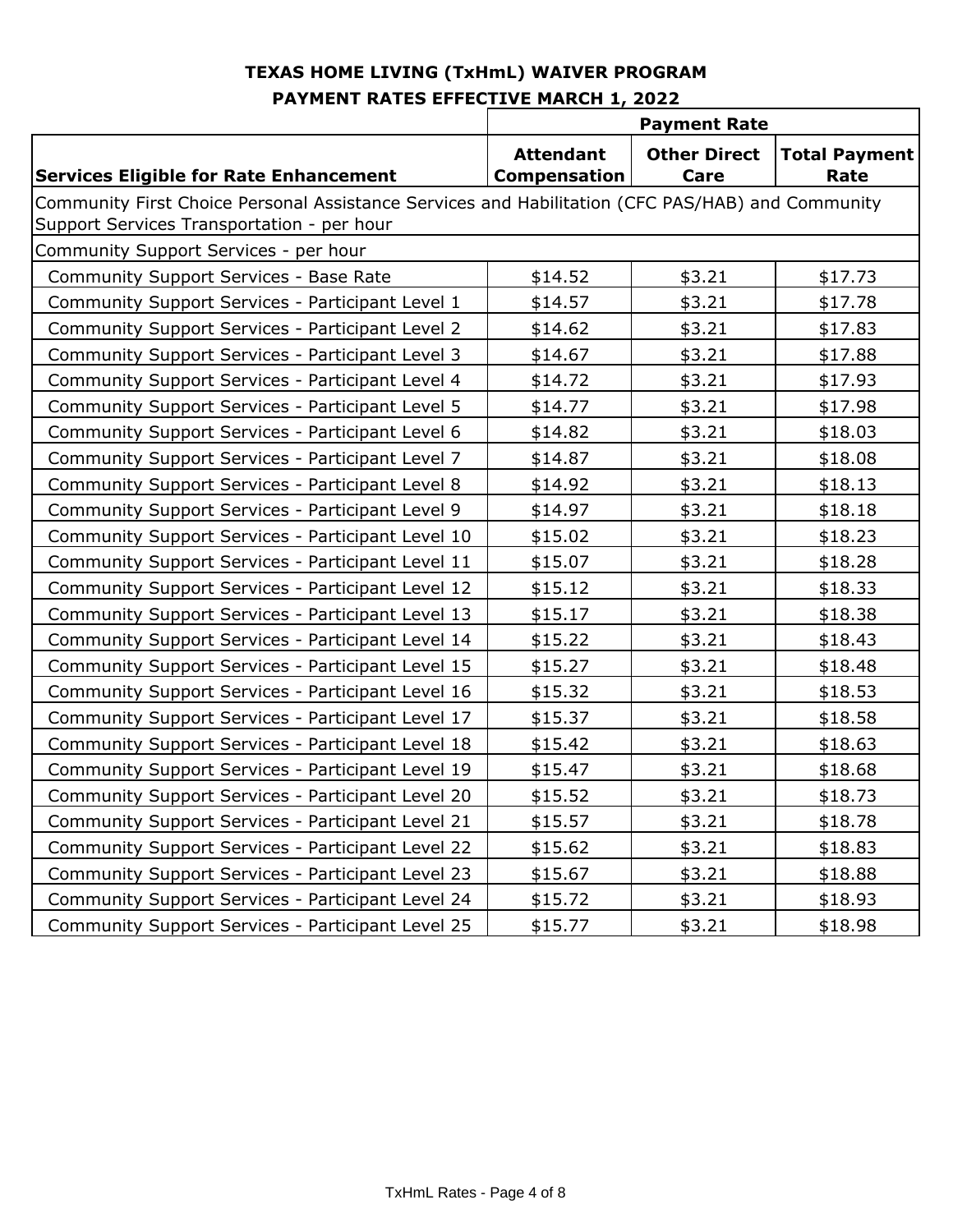# **TEXAS HOME LIVING (TxHmL) WAIVER PROGRAM**

#### **PAYMENT RATES EFFECTIVE MARCH 1, 2022**

|                                               | <b>Payment Rate</b> |                     |                      |                      |
|-----------------------------------------------|---------------------|---------------------|----------------------|----------------------|
|                                               | <b>Attendant</b>    | <b>Other Direct</b> |                      | <b>Total Payment</b> |
| <b>Services Eligible for Rate Enhancement</b> | Compensation        | Care                | <b>Indirect Care</b> | Rate                 |
| Respite* - per hour                           |                     |                     |                      |                      |
| Respite - Base Rate                           | \$10.66             | \$0.00              | \$8.23               | \$18.89              |
| Respite - Participant Level 1                 | \$10.71             | \$0.00              | \$8.23               | \$18.94              |
| Respite - Participant Level 2                 | \$10.76             | \$0.00              | \$8.23               | \$18.99              |
| Respite - Participant Level 3                 | \$10.81             | \$0.00              | \$8.23               | \$19.04              |
| Respite - Participant Level 4                 | \$10.86             | \$0.00              | \$8.23               | \$19.09              |
| Respite - Participant Level 5                 | \$10.91             | \$0.00              | \$8.23               | \$19.14              |
| Respite - Participant Level 6                 | \$10.96             | \$0.00              | \$8.23               | \$19.19              |
| Respite - Participant Level 7                 | \$11.01             | \$0.00              | \$8.23               | \$19.24              |
| Respite - Participant Level 8                 | \$11.06             | \$0.00              | \$8.23               | \$19.29              |
| Respite - Participant Level 9                 | \$11.11             | \$0.00              | \$8.23               | \$19.34              |
| Respite - Participant Level 10                | \$11.16             | \$0.00              | \$8.23               | \$19.39              |
| Respite - Participant Level 11                | \$11.21             | \$0.00              | \$8.23               | \$19.44              |
| Respite - Participant Level 12                | \$11.26             | \$0.00              | \$8.23               | \$19.49              |
| Respite - Participant Level 13                | \$11.31             | \$0.00              | \$8.23               | \$19.54              |
| Respite - Participant Level 14                | \$11.36             | \$0.00              | \$8.23               | \$19.59              |
| Respite - Participant Level 15                | \$11.41             | \$0.00              | \$8.23               | \$19.64              |
| Respite - Participant Level 16                | \$11.46             | \$0.00              | \$8.23               | \$19.69              |
| Respite - Participant Level 17                | \$11.51             | \$0.00              | \$8.23               | \$19.74              |
| Respite - Participant Level 18                | \$11.56             | \$0.00              | \$8.23               | \$19.79              |
| Respite - Participant Level 19                | \$11.61             | \$0.00              | \$8.23               | \$19.84              |
| Respite - Participant Level 20                | \$11.66             | \$0.00              | \$8.23               | \$19.89              |
| Respite - Participant Level 21                | \$11.71             | \$0.00              | \$8.23               | \$19.94              |
| Respite - Participant Level 22                | \$11.76             | \$0.00              | \$8.23               | \$19.99              |
| Respite - Participant Level 23                | \$11.81             | \$0.00              | \$8.23               | \$20.04              |
| Respite - Participant Level 24                | \$11.86             | \$0.00              | \$8.23               | \$20.09              |
| Respite - Participant Level 25                | \$11.91             | \$0.00              | \$8.23               | \$20.14              |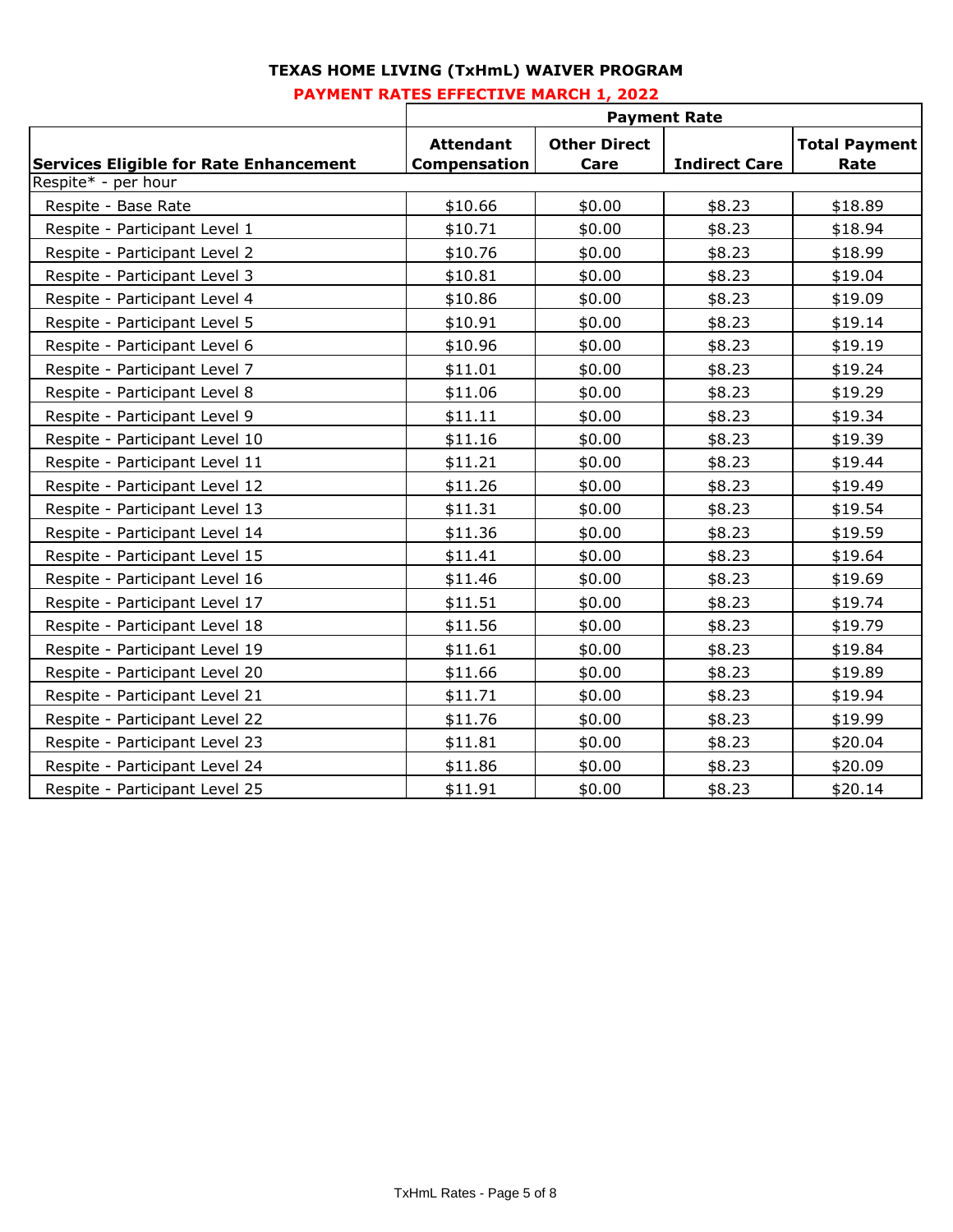|                                               | <b>Payment Rate</b> |                     |                      |                      |
|-----------------------------------------------|---------------------|---------------------|----------------------|----------------------|
|                                               | <b>Attendant</b>    | <b>Other Direct</b> |                      | <b>Total Payment</b> |
| <b>Services Eligible for Rate Enhancement</b> | Compensation        | Care                | <b>Indirect Care</b> | Rate                 |
| Employment Assistance - per hour              |                     |                     |                      |                      |
| Employment Assistance - Base Rate             | \$19.07             | \$3.79              | \$10.24              | \$33.10              |
| Employment Assistance - Participant Level 1   | \$19.12             | \$3.79              | \$10.24              | \$33.15              |
| Employment Assistance - Participant Level 2   | \$19.17             | \$3.79              | \$10.24              | \$33.20              |
| Employment Assistance - Participant Level 3   | \$19.22             | \$3.79              | \$10.24              | \$33.25              |
| Employment Assistance - Participant Level 4   | \$19.27             | \$3.79              | \$10.24              | \$33.30              |
| Employment Assistance - Participant Level 5   | \$19.32             | \$3.79              | \$10.24              | \$33.35              |
| Employment Assistance - Participant Level 6   | \$19.37             | \$3.79              | \$10.24              | \$33.40              |
| Employment Assistance - Participant Level 7   | \$19.42             | \$3.79              | \$10.24              | \$33.45              |
| Employment Assistance - Participant Level 8   | \$19.47             | \$3.79              | \$10.24              | \$33.50              |
| Employment Assistance - Participant Level 9   | \$19.52             | \$3.79              | \$10.24              | \$33.55              |
| Employment Assistance - Participant Level 10  | \$19.57             | \$3.79              | \$10.24              | \$33.60              |
| Employment Assistance - Participant Level 11  | \$19.62             | \$3.79              | \$10.24              | \$33.65              |
| Employment Assistance - Participant Level 12  | \$19.67             | \$3.79              | \$10.24              | \$33.70              |
| Employment Assistance - Participant Level 13  | \$19.72             | \$3.79              | \$10.24              | \$33.75              |
| Employment Assistance - Participant Level 14  | \$19.77             | \$3.79              | \$10.24              | \$33.80              |
| Employment Assistance - Participant Level 15  | \$19.82             | \$3.79              | \$10.24              | \$33.85              |
| Employment Assistance - Participant Level 16  | \$19.87             | \$3.79              | \$10.24              | \$33.90              |
| Employment Assistance - Participant Level 17  | \$19.92             | \$3.79              | \$10.24              | \$33.95              |
| Employment Assistance - Participant Level 18  | \$19.97             | \$3.79              | \$10.24              | \$34.00              |
| Employment Assistance - Participant Level 19  | \$20.02             | \$3.79              | \$10.24              | \$34.05              |
| Employment Assistance - Participant Level 20  | \$20.07             | \$3.79              | \$10.24              | \$34.10              |
| Employment Assistance - Participant Level 21  | \$20.12             | \$3.79              | \$10.24              | \$34.15              |
| Employment Assistance - Participant Level 22  | \$20.17             | \$3.79              | \$10.24              | \$34.20              |
| Employment Assistance - Participant Level 23  | \$20.22             | \$3.79              | \$10.24              | \$34.25              |
| Employment Assistance - Participant Level 24  | \$20.27             | \$3.79              | \$10.24              | \$34.30              |
| Employment Assistance - Participant Level 25  | \$20.32             | \$3.79              | \$10.24              | \$34.35              |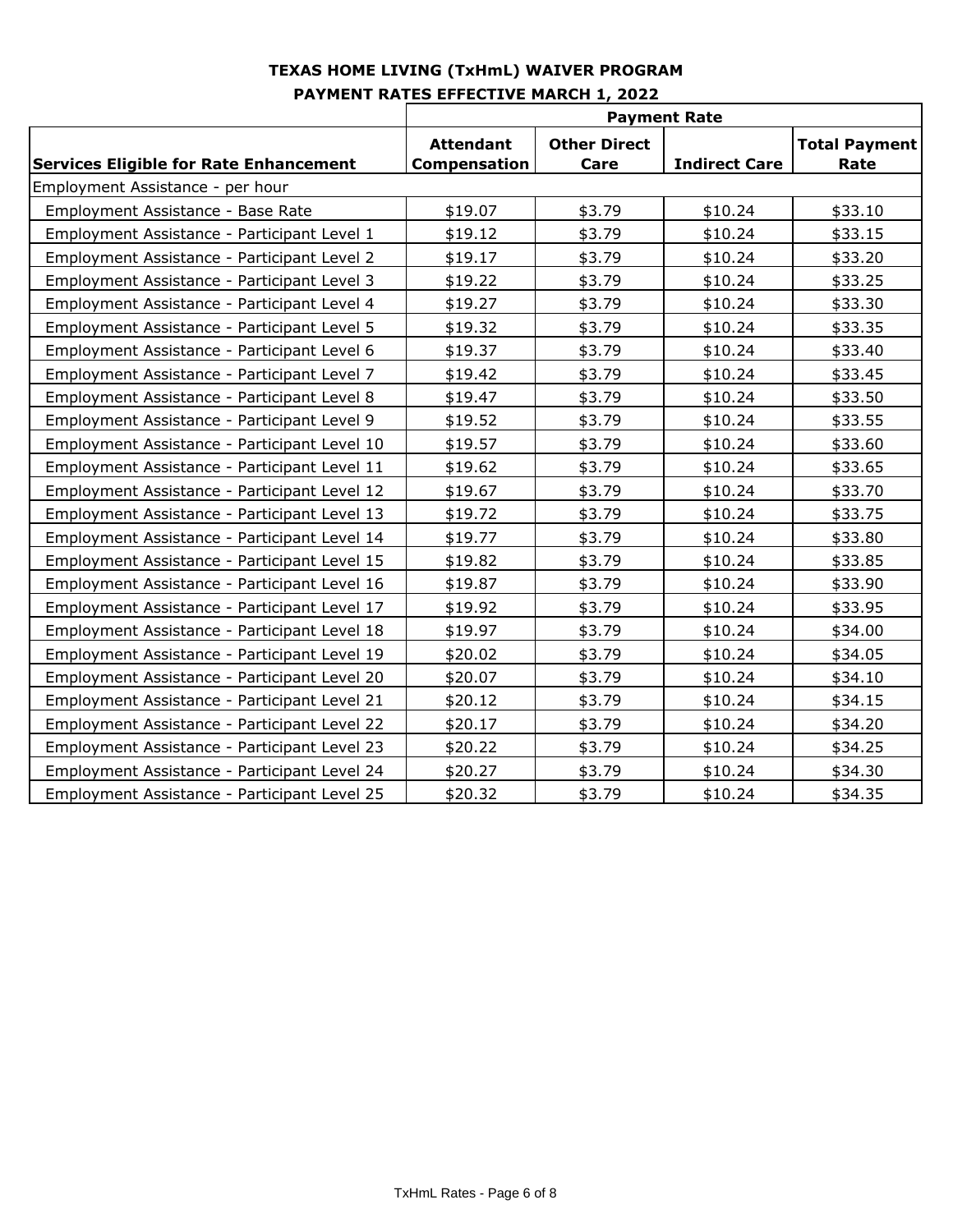|                                               | <b>Payment Rate</b> |                     |                      |                      |
|-----------------------------------------------|---------------------|---------------------|----------------------|----------------------|
|                                               | <b>Attendant</b>    | <b>Other Direct</b> |                      | <b>Total Payment</b> |
| <b>Services Eligible for Rate Enhancement</b> | <b>Compensation</b> | Care                | <b>Indirect Care</b> | Rate                 |
| Supported Employment - per hour               |                     |                     |                      |                      |
| Supported Employment - Base Rate              | \$19.07             | \$3.79              | \$10.24              | \$33.10              |
| Supported Employment - Participant Level 1    | \$19.12             | \$3.79              | \$10.24              | \$33.15              |
| Supported Employment - Participant Level 2    | \$19.17             | \$3.79              | \$10.24              | \$33.20              |
| Supported Employment - Participant Level 3    | \$19.22             | \$3.79              | \$10.24              | \$33.25              |
| Supported Employment - Participant Level 4    | \$19.27             | \$3.79              | \$10.24              | \$33.30              |
| Supported Employment - Participant Level 5    | \$19.32             | \$3.79              | \$10.24              | \$33.35              |
| Supported Employment - Participant Level 6    | \$19.37             | \$3.79              | \$10.24              | \$33.40              |
| Supported Employment - Participant Level 7    | \$19.42             | \$3.79              | \$10.24              | \$33.45              |
| Supported Employment - Participant Level 8    | \$19.47             | \$3.79              | \$10.24              | \$33.50              |
| Supported Employment - Participant Level 9    | \$19.52             | \$3.79              | \$10.24              | \$33.55              |
| Supported Employment - Participant Level 10   | \$19.57             | \$3.79              | \$10.24              | \$33.60              |
| Supported Employment - Participant Level 11   | \$19.62             | \$3.79              | \$10.24              | \$33.65              |
| Supported Employment - Participant Level 12   | \$19.67             | \$3.79              | \$10.24              | \$33.70              |
| Supported Employment - Participant Level 13   | \$19.72             | \$3.79              | \$10.24              | \$33.75              |
| Supported Employment - Participant Level 14   | \$19.77             | \$3.79              | \$10.24              | \$33.80              |
| Supported Employment - Participant Level 15   | \$19.82             | \$3.79              | \$10.24              | \$33.85              |
| Supported Employment - Participant Level 16   | \$19.87             | \$3.79              | \$10.24              | \$33.90              |
| Supported Employment - Participant Level 17   | \$19.92             | \$3.79              | \$10.24              | \$33.95              |
| Supported Employment - Participant Level 18   | \$19.97             | \$3.79              | \$10.24              | \$34.00              |
| Supported Employment - Participant Level 19   | \$20.02             | \$3.79              | \$10.24              | \$34.05              |
| Supported Employment - Participant Level 20   | \$20.07             | \$3.79              | \$10.24              | \$34.10              |
| Supported Employment - Participant Level 21   | \$20.12             | \$3.79              | \$10.24              | \$34.15              |
| Supported Employment - Participant Level 22   | \$20.17             | \$3.79              | \$10.24              | \$34.20              |
| Supported Employment - Participant Level 23   | \$20.22             | \$3.79              | \$10.24              | \$34.25              |
| Supported Employment - Participant Level 24   | \$20.27             | \$3.79              | \$10.24              | \$34.30              |
| Supported Employment - Participant Level 25   | \$20.32             | \$3.79              | \$10.24              | \$34.35              |